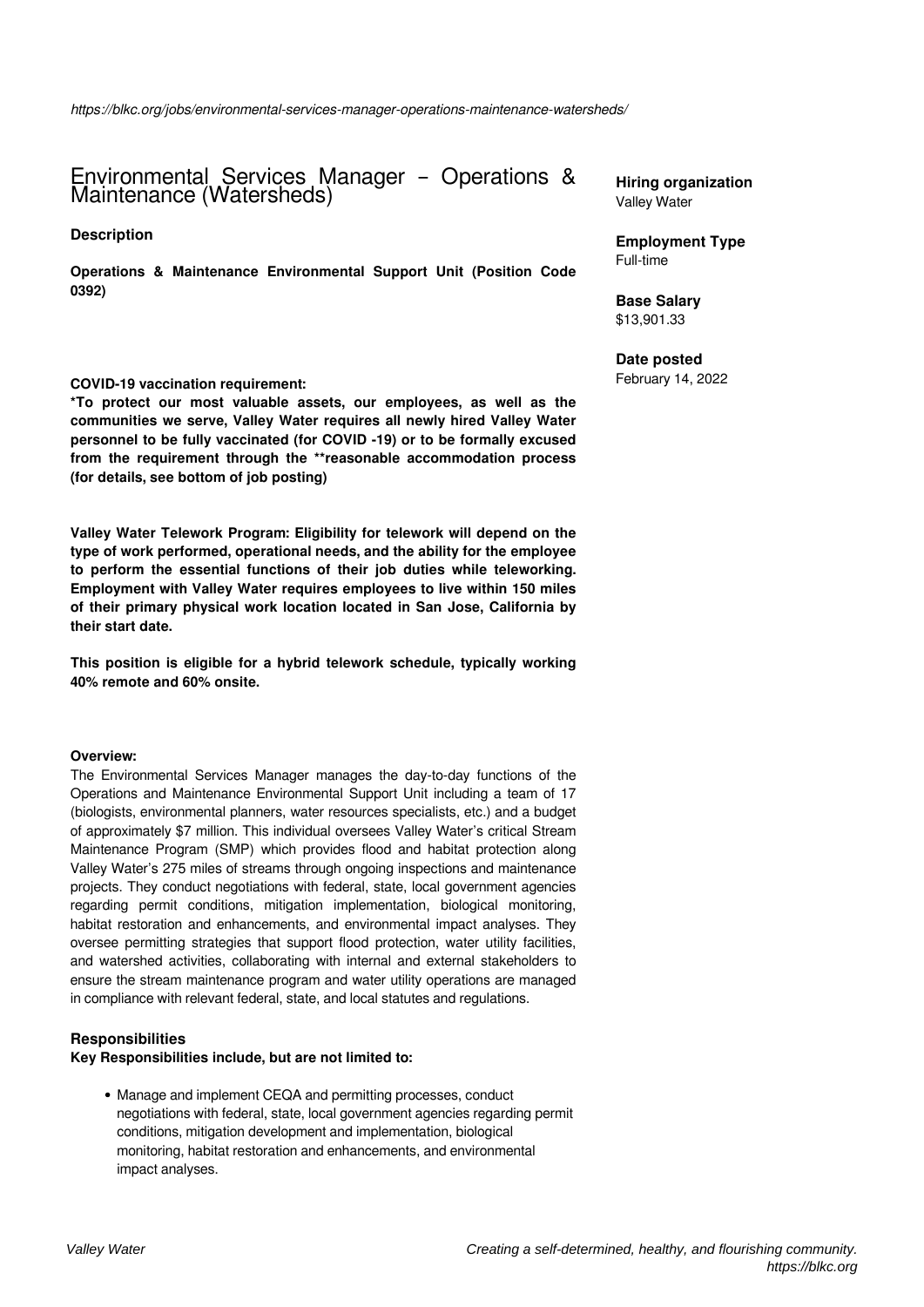- Ensure the stream maintenance program and water utility operations are managed in compliance with relevant federal, state, and local statues and regulations.
- Coordinate with Valley Water counsel regarding environmental and permitting laws, scope and content of impact analysis, level of environmental documentation, and methods to achieve permit compliance; prepare administrative record and responses to legal challenges.
- Establish Unit performance goals and objectives; manage work assignments to meet critical deadlines; interview, select, orient, train, and evaluate the performance of subordinates and make appropriate recommendations; ensure that safe working conditions are maintained; recommend and implement improvements to work practices, procedures, forms, and equipment use; participates in Watershed and Water Utility Operations and Maintenance planning and strategic efforts; attends management staff meetings to advise on the progress of projects, programs, and studies.
- Represent Valley Water at meetings of the Board of Directors and other groups or agencies, or at public gatherings, act as liaison to other Valley Water divisions and units.
- Oversee the preparation, justification, and administration of the Unit budgets; monitor budgets and make adjustments as necessary; participate in workload forecasting and planning; assist in the procurement of funding from Federal or State funding sources; prepare the preparation and review of resolutions and agenda material for Board of Director's consideration.
- Negotiate, administer, and control contracts and agreements related to the Stream Maintenance Program and other projects and serve as the official Valley Water administrative contact with consultants, contractors, and other public agencies; identify potential problem areas in advance, take corrective action, advise others of required actions, and bring unresolved difficulties to the attention of proper authority.

**Ideal Candidate's Background Includes:** Applicants whose experience and background best match the ideal experience, knowledge, skills, abilities, and education are considered ideal candidates for the position. To determine the top candidates, each applicant will be assessed based on the ideal candidate criteria as listed below.

# **Qualifications**

# **Ideal Experience:**

- Five years of experience in environmental planning with two years of lead or supervisory experience.
- Strong knowledge and progressively responsible experience negotiating and managing Federal / State / Local Environmental Regulatory programs including environmental permits and contracts.
- Experience in developing, negotiating, and implementing program budgets.
- Experience effectively representing a department, program, or organization in front of the public, Board of Directors, senior leadership, regulatory agencies, and other key stakeholders.

# **Ideal Skills and Abilities:**

- Effectively represent Valley Water before regulatory agencies, other organizations, and the public.
- Administer complex, technical, and sensitive environmental planning programs and projects in an independent and cooperative manner.
- Evaluate and develop improvements to environmental planning operations,